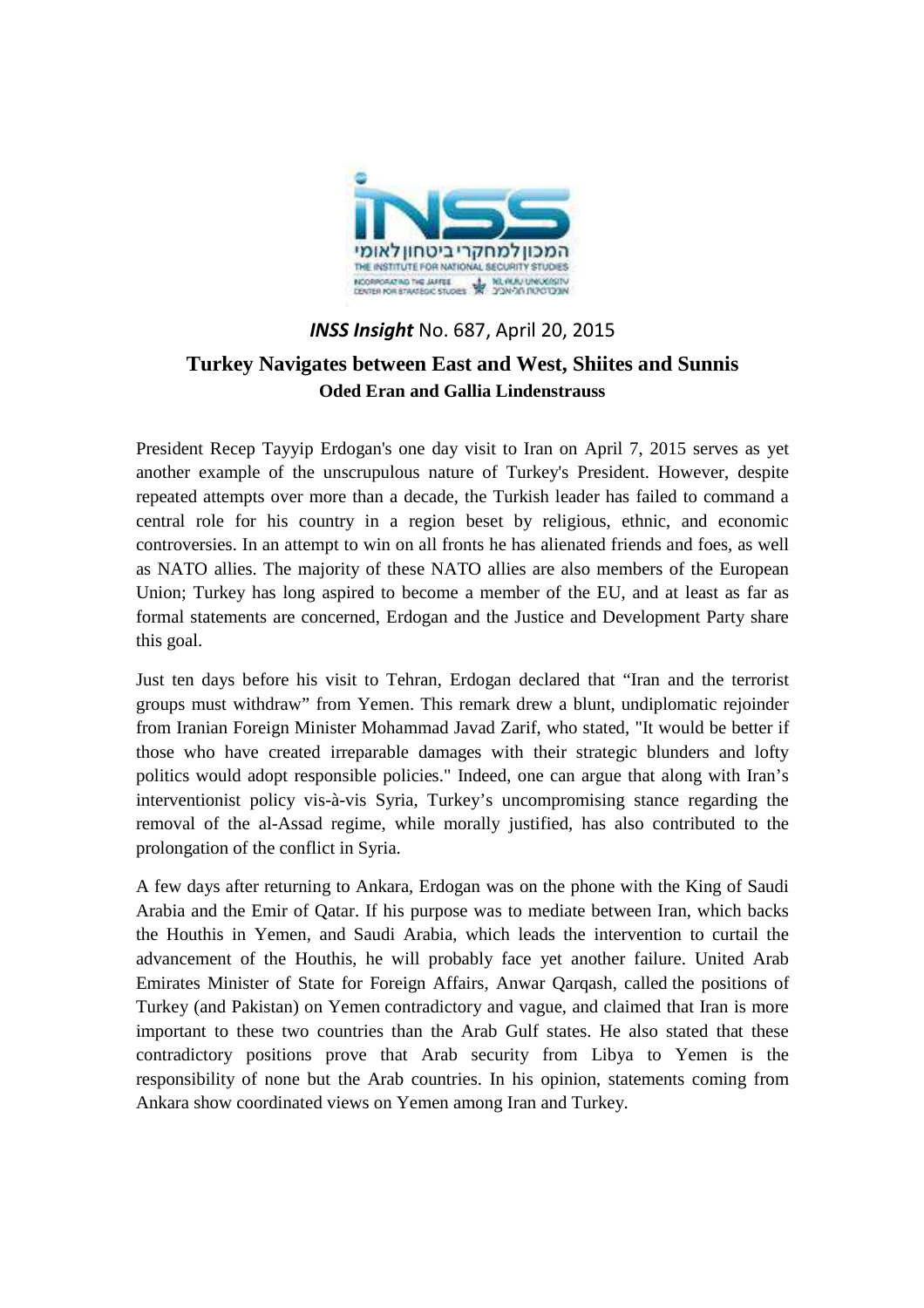If the purpose of Erdogan's visit to Tehran was the potential economic opportunity, given a possible lifting of the sanctions, his success remains to be seen. Erdogan himself stated that a major reason for his short trip was to lower the price Turkey pays for the 10 bcm of natural gas it purchases annually since 2001 from Iran. Turkey requested a price reduction of 25 percent (a request now under international arbitration) but the fact that oil prices, and the prices of natural gas pegged to them, tumbled dramatically in recent months will make it hard for Iran to respond positively. In response, Turkey could opt for importing more gas from Russia, which agreed to reduce the price of gas it sells to Turkey by 10.25 percent, but that would increase the dependency on Russia, which Turkey is loath to do. On the other hand, Iran is likely to become indispensable for Turkey with regard to ground transportation routes, as security concerns make it dangerous for Turkish trucks to pass through Syria and Iraq. Furthermore, the nonrenewal of the transportation agreement with Egypt makes this route less relevant, and while the option of docking Turkish trucks at Israel's Haifa port still exists, it is not sufficient. In addition, a giant deal could develop if Iran becomes a partner to the Trans-Anatolian Gas-Pipeline (TANAP) that is designed to transport gas from Azerbaijan to Turkey and from there to Europe. Future political circumstances permitting, Iran will be able to use TANAP to transfer natural gas to Europe. A stake in this project, if offered to Iran, could lead to a strategic partnership.

Still, that is a project that may take years to implement, and while it has the potential of improving Turkey's relations with Europe, the current status is one of tension and adds to an abysmal Turkish record in foreign affairs – certainly far from the objective once set by the current Turkish Prime Minister and former Foreign Minister, Ahmet Davutoglu, of "zero problems" with the neighbors.

Turkey's dream of becoming an EU member is fast fading away. The difficulties in reaching a solution to the conflict in Cyprus (though not wholly the responsibility of Turkey); the long list of the Turkish government's anti-democratic measures; the transparent objection of major EU members to Turkey's acceptance; the Turkish denial of the Armenian genocide (which recently led to a diplomatic crisis between Turkey and the Vatican); and the crisis within the Eurozone – all cast a giant shadow over Turkey's potential membership, at least if no major change takes place in the current structure of the EU. Last year's statement by EU Commission President Jean-Claude Juncker, that there will be no further EU enlargement in the next five years, adds to the improbability of Turkey ever becoming a full member. The official statement of the EU Council in December 2014 that Turkey is a candidate state and a key EU partner does not change the reality of the current status of the relations. Moreover, it is doubtful whether Turkey under Erdogan is genuinely seeking membership, given the obligations it entails. His recent reaction to the official EU concern about steps taken by his government against opposition media organs – that the EU should keep its wisdom to itself  $-$  is telling. In the